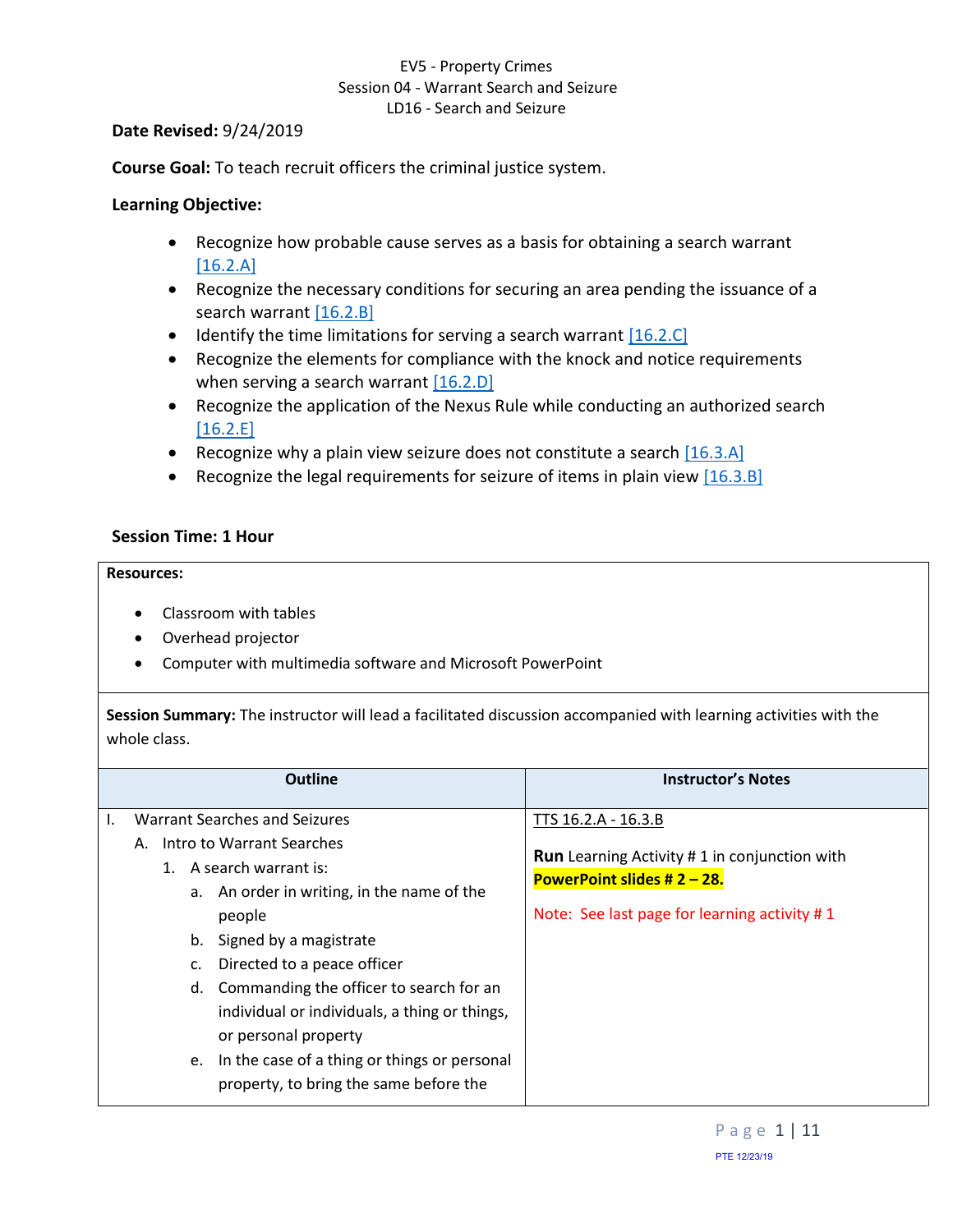|    |    | LD16 - Search and Seizure                                  |  |
|----|----|------------------------------------------------------------|--|
|    |    | magistrate (PC 1523)                                       |  |
|    | 2. | The courts have found searches and seizures                |  |
|    |    | to be reasonable and lawful when authorized                |  |
|    |    | by a valid warrant.                                        |  |
|    |    | 3. Statutory Grounds for Search Warrant                    |  |
|    |    | Stolen or embezzled (PC 1524(a)(1))<br>а.                  |  |
|    |    | Used as means of committing a felony (PC<br>b.             |  |
|    |    | 1524(a)(2)                                                 |  |
|    |    | Possession of someone with intent to use<br>$\mathsf{C}$ . |  |
|    |    | as means of committing a public offense                    |  |
|    |    | or the item is in possession of another to                 |  |
|    |    | conceal or prevent being found (PC                         |  |
|    |    | 1524(a)(3)                                                 |  |
|    |    | d. Evidence that shows a felony was                        |  |
|    |    | committed or a particular person                           |  |
|    |    | committed a felony (PC 1524 (a)(4))                        |  |
|    |    | e. Evidence that shows sexual exploitation of              |  |
|    |    | a child (PC 1524(a)(5))                                    |  |
|    |    | Property or thing of a third person must<br>f.             |  |
|    |    | be entered to execute an arrest warrant.                   |  |
|    |    | (PC 1524(a)(6))                                            |  |
|    | 4. | Content of a Search Warrant                                |  |
|    |    | The names of all those who have sworn<br>a.                |  |
|    |    | that the facts presented as probable cause                 |  |
|    |    | are true                                                   |  |
|    |    | The statutory grounds for issuing the<br>b.                |  |
|    |    | warrant                                                    |  |
|    |    | Descriptions of the places and/or persons<br>c.            |  |
|    |    | to be searched                                             |  |
|    |    | Descriptions of the things or property to<br>d.            |  |
|    |    | be seized                                                  |  |
|    |    | The magistrate's signature<br>e.                           |  |
|    |    | f.<br>The date issued                                      |  |
|    |    | An indication by magistrate if nighttime<br>g.             |  |
|    |    | service is authorized                                      |  |
| В. |    | Probably Cause to Search                                   |  |
|    |    | 1. May be based on the collective knowledge of             |  |
|    |    | all the officers involved in an investigation,             |  |
|    |    | and all the inferences which may reasonably                |  |
|    |    | be drawn from this information, with that                  |  |
|    |    | particular officer's training and experience.              |  |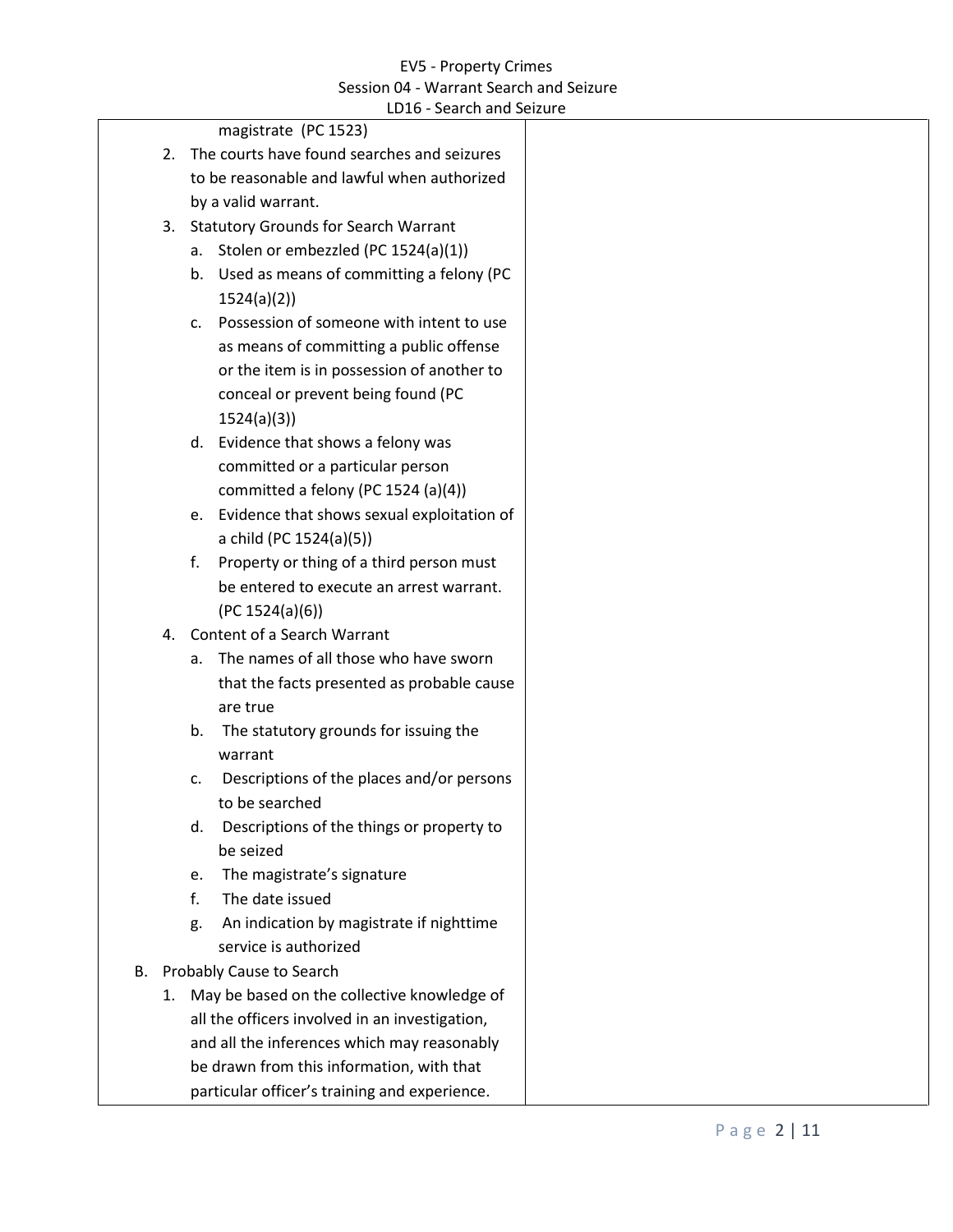<span id="page-2-1"></span><span id="page-2-0"></span>

|    |                                                     |                | LD16 - Search and Seizure                     |  |
|----|-----------------------------------------------------|----------------|-----------------------------------------------|--|
|    | Probable cause to search vs probable cause to<br>2. |                |                                               |  |
|    |                                                     | arrest         |                                               |  |
|    |                                                     | а.             | In search warrants, peace officers must       |  |
|    |                                                     |                | articulate probable cause that:               |  |
|    |                                                     |                | 1) A crime has been committed, and            |  |
|    |                                                     |                | 2) Evidence concerning the crime or the       |  |
|    |                                                     |                | identity of the perpetrator is located        |  |
|    |                                                     |                | at the place to be searched.                  |  |
|    |                                                     |                | b. In arrest warrants, peace officers must    |  |
|    |                                                     |                | articulate probable cause that: [16.2.A]      |  |
|    |                                                     |                | 1) A crime has been committed, and            |  |
|    |                                                     |                | The individual to be arrested<br>2)           |  |
|    |                                                     |                | committed that crime.                         |  |
|    | 3.                                                  |                | Elements of probable cause to search: There   |  |
|    |                                                     |                | must be a fair probability that:              |  |
|    |                                                     | a.             | A crime occurred                              |  |
|    |                                                     | b.             | Evidence pertaining to that crime exists,     |  |
|    |                                                     |                | and                                           |  |
|    |                                                     | $\mathsf{C}$ . | The evidence is located at the place to be    |  |
|    |                                                     |                | searched                                      |  |
|    | 4.                                                  |                | <b>Related Terms</b>                          |  |
|    |                                                     | а.             | Reasonable inference is the act of drawing    |  |
|    |                                                     |                | a conclusion from a fact; it is similar to    |  |
|    |                                                     |                | making a presumption (e.g., seeing smoke      |  |
|    |                                                     |                | and inferring there is a fire).               |  |
|    |                                                     |                | b. Direct evidence is evidence that proves a  |  |
|    |                                                     |                | fact directly, without an inference or        |  |
|    |                                                     |                | presumption (e.g., the sale of a controlled   |  |
|    |                                                     |                | substance to an undercover officer).          |  |
|    |                                                     | C.             | Circumstantial evidence is evidence that      |  |
|    |                                                     |                | proves a fact indirectly; personal            |  |
|    |                                                     |                | knowledge or observations from which          |  |
|    |                                                     |                | deductions must be drawn by the jury or       |  |
|    |                                                     |                | court (e.g., partial six-pack of beer found   |  |
|    |                                                     |                | on the car seat supports inference that       |  |
|    |                                                     |                | someone in the car has been drinking).        |  |
| C. |                                                     |                | <b>Execution of a Search Warrant</b>          |  |
|    | 1.                                                  |                | Securing an area pending issuance of a search |  |
|    |                                                     |                | warrant $[16.2.B]$                            |  |
|    |                                                     |                | a. An area may be secured pending issuance    |  |
|    |                                                     |                | of a search warrant if the suspect has        |  |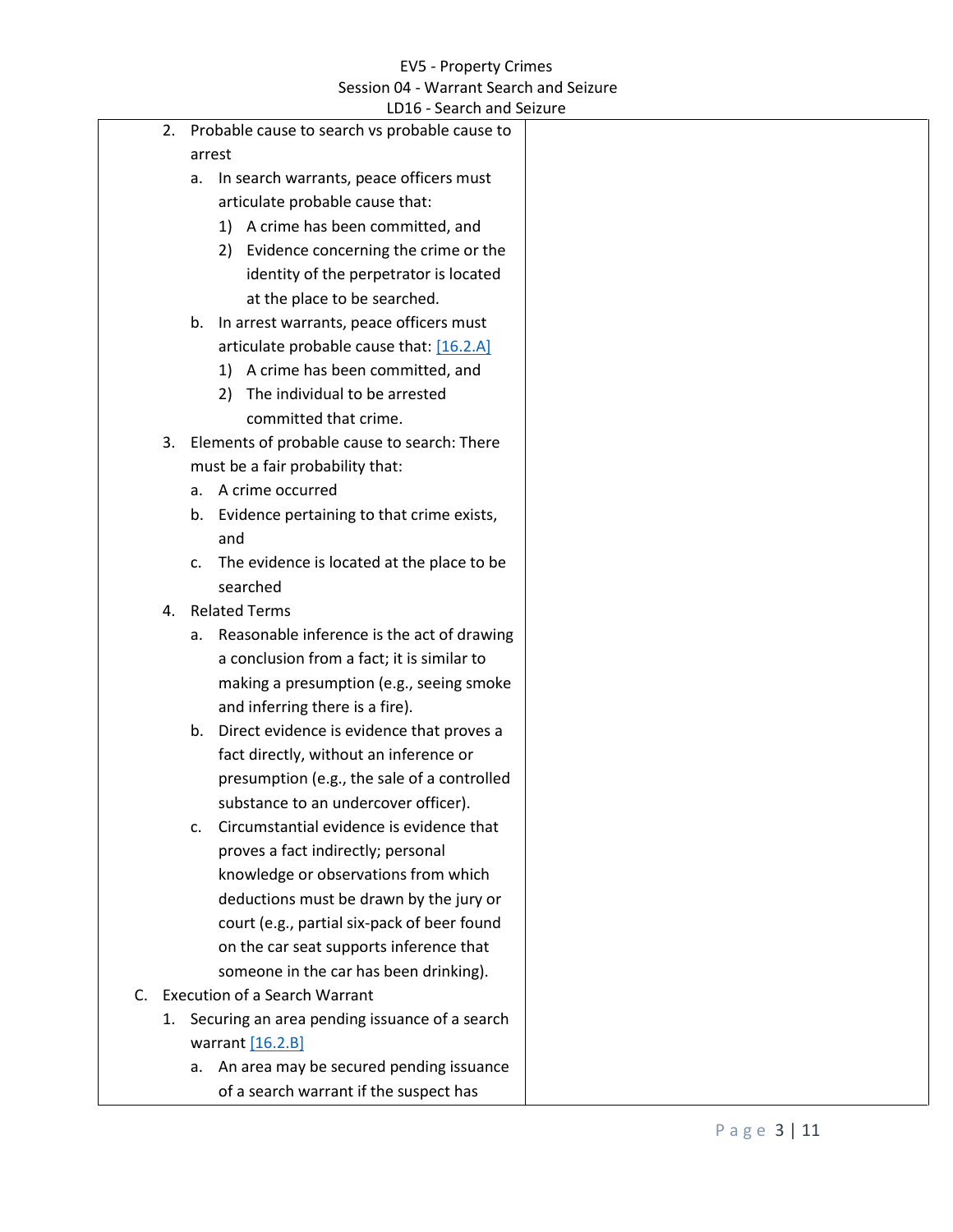<span id="page-3-0"></span>

|    | LD16 - Search and Seizure                                 |
|----|-----------------------------------------------------------|
|    | been arrested inside the location.                        |
|    | b. An area may be secured pending issuance                |
|    | of a search warrant if companions of the                  |
|    | suspect may destroy items sought upon                     |
|    | learning of the arrest.                                   |
|    | c. Refusal of consent to search is not enough             |
|    | to justify securing a location.                           |
| 2. | Officers can only detain the suspect                      |
|    | temporarily while they determine the person's             |
|    | involvement.                                              |
| 3. | Time limit for service [16.2.C]                           |
|    | a. Shall be executed and returned within 10               |
|    | days from issuance                                        |
|    | Starts first day after issued<br>1)                       |
|    | No exceptions to weekends or<br>2)                        |
|    | holidays                                                  |
|    | Note: Felony for peace officer to<br>3)                   |
|    | disclose existence of search warrant to                   |
|    | prevent the search                                        |
|    | b. If 10 days expired, must                               |
|    | 1) Obtain a new warrant                                   |
|    | Resubmit the expired warrant so it<br>2)                  |
|    | may be reissued and revalidated                           |
|    | 4. Failure to make timely return                          |
|    | a. If 10 <sup>th</sup> day falls on a weekend or holiday, |
|    | the return can be delivered on next                       |
|    | business day.                                             |
|    | b. A late return will not normally invalidate             |
|    | the warrant or result in suppression,                     |
|    | particularly if it happens unintentionally,               |
|    | unless the defendant can show prejudice.                  |
| 5. | Normally, a search warrant may be served                  |
|    | only between the hours of 7:00 a.m. and 10:00             |
|    | p.m.                                                      |
| 6. | If good cause is shown, magistrate can issue              |
|    | nighttime service. Good cause includes:                   |
|    | Nighttime service will decrease danger to<br>а.           |
|    | the peace officers                                        |
|    | b. A drug sale occurred at the search location            |
|    | at night                                                  |
|    | Prompt execution might preclude murders<br>c.             |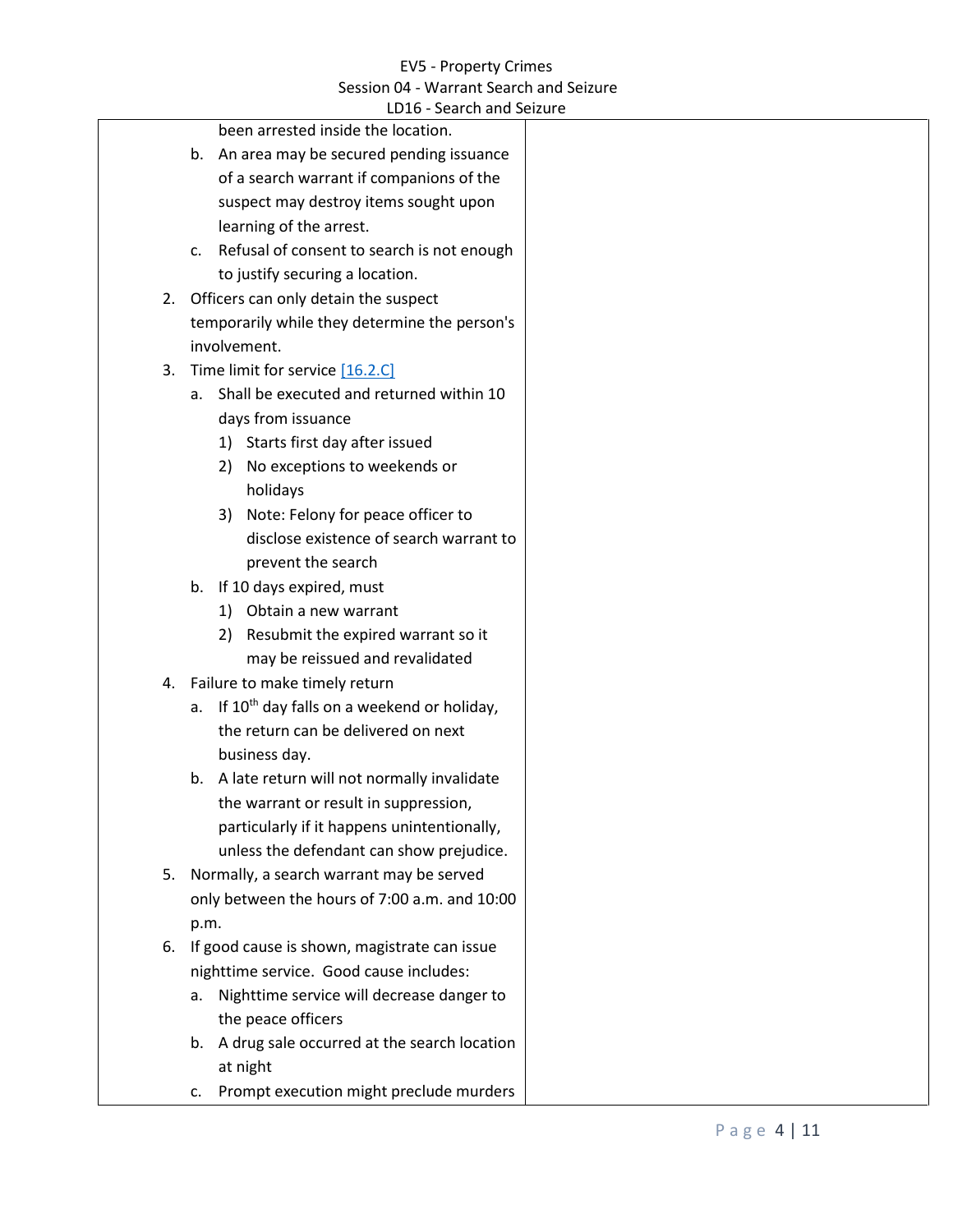<span id="page-4-0"></span>

| LD16 - Search and Seizure                          |  |
|----------------------------------------------------|--|
| d. The property sought will likely be gone,        |  |
| sold, or removed by dawn                           |  |
| e. The stolen items are primarily perishable       |  |
| or easily disposable goods                         |  |
| Note: As long as search begins before<br>f.        |  |
| 10pm, no nighttime service needed                  |  |
| Knock and Notice Rule and Procedure [16.2.D]<br>7. |  |
| a. Purpose of the knock and notice is to           |  |
| protect the privacy of occupants in their          |  |
| home and to minimize the possibility of a          |  |
| violent confrontation between peace                |  |
| officers and private individuals                   |  |
| b. Before entering a dwelling to serve             |  |
| warrant, officers must give notice through         |  |
| certain actions.                                   |  |
| Knock or otherwise announce their<br>1)            |  |
| presence                                           |  |
| 2) Identify themselves as peace officers           |  |
| State their purpose<br>3)                          |  |
| Demand entry<br>4)                                 |  |
| 5) Wait a reasonable amount of time                |  |
| If necessary, forcibly enter the<br>6)             |  |
| premises                                           |  |
| Wait/Refusal Requirement<br>8.                     |  |
| a. Before forcing entry, peace officers must       |  |
| be refused entry, based on                         |  |
| 1) Verbal statement                                |  |
| Individual conduct<br>2)                           |  |
| Passage of a reasonable amount of                  |  |
| time                                               |  |
| Amount of time considered<br>a)                    |  |
| reasonable varies.                                 |  |
| One minute safe period in most<br>b)               |  |
| cases but can be shorter                           |  |
| depending on situation.                            |  |
| 9. Once knock and notice requirements are met,     |  |
| including refusal, officers may legally force      |  |
| entry or break in (PC section 1531).               |  |
| 10. Once inside, inner doors do not require knock  |  |
| and notice.                                        |  |
| 11. Exceptions to knock and notice                 |  |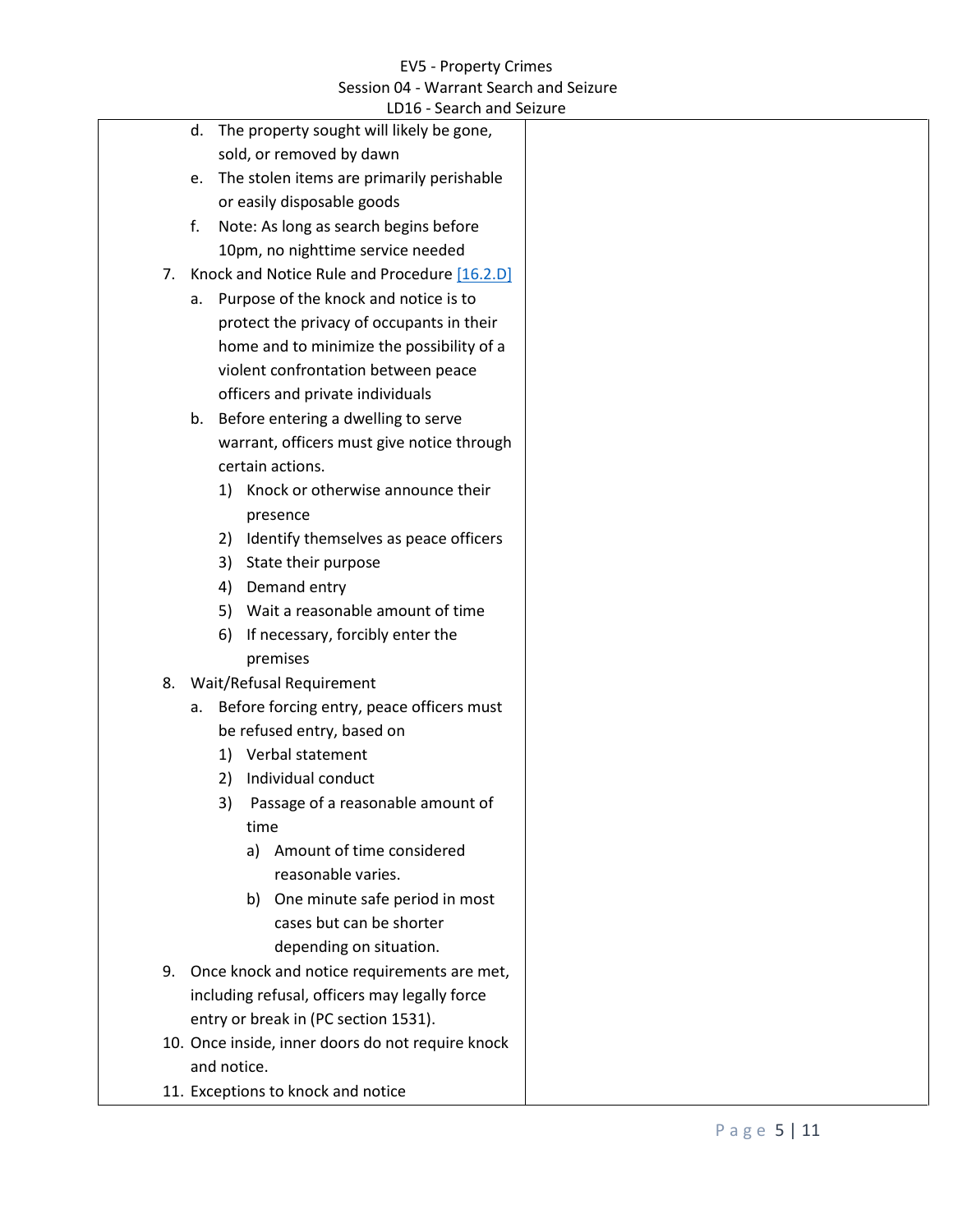|  | LD16 - Search and Seizure                                    |  |
|--|--------------------------------------------------------------|--|
|  | Harm to the officers or other individuals<br>a.              |  |
|  | e.g., hostages                                               |  |
|  | The destruction of evidence<br>b.                            |  |
|  | 12. Peace officers may use a false identity, a ruse          |  |
|  | or trick to obtain consent to enter as long as               |  |
|  | they already have a judicially-authorized right              |  |
|  | to enter, such as a search warrant.                          |  |
|  | 13. Presenting the search warrant                            |  |
|  | a. Peace officers should show the occupant                   |  |
|  | the original warrant and give the occupant                   |  |
|  | а сору                                                       |  |
|  | b. If no one is home, a copy of the warrant                  |  |
|  | may be left in a conspicuous place.                          |  |
|  | Officers must leave behind a detailed list<br>$\mathsf{C}$ . |  |
|  | of the property taken, whether anyone is                     |  |
|  | home or not. (Penal Code Section 1535)                       |  |
|  | d. Note: There's no statutory requirement to                 |  |
|  | present a copy of warrant, so failure to do                  |  |
|  | so will not result in suppression of                         |  |
|  | evidence.                                                    |  |
|  | 14. Scope and specificity of warrant                         |  |
|  | a. Officers' scope is limited to the                         |  |
|  | information specified in the warrant.                        |  |
|  | b. Search warrants must include specific:                    |  |
|  | 1) Statutory grounds for issuance                            |  |
|  | Identification of the area(s) or<br>2)                       |  |
|  | person(s) that may be searched                               |  |
|  | Identification of the item(s) to be<br>3)                    |  |
|  | seized                                                       |  |
|  | 15. Detaining persons on the premises                        |  |
|  | Peace officers may detain and frisk/pat<br>а.                |  |
|  | search persons who are present and have                      |  |
|  | demonstrated a connection with the                           |  |
|  | premises                                                     |  |
|  | Already inside the premises<br>1)                            |  |
|  | Has a key to enter the premises freely<br>2)                 |  |
|  | Enters the premises without knocking<br>3)                   |  |
|  | b. Arrival by itself is not enough for                       |  |
|  | detention or pat search.                                     |  |
|  | If at commercial establishment, can only<br>c.               |  |
|  | detain those that appear connected to                        |  |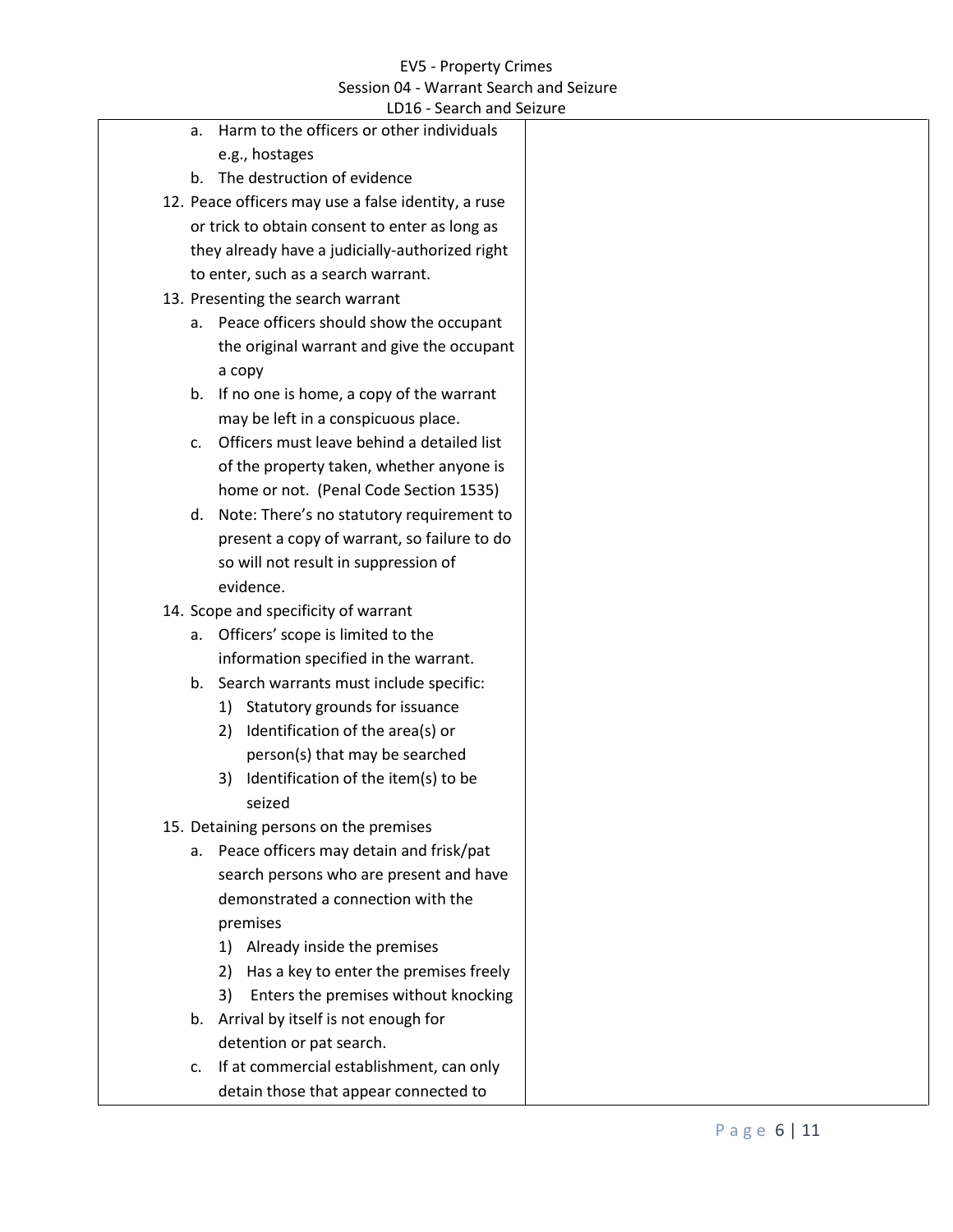<span id="page-6-2"></span><span id="page-6-1"></span><span id="page-6-0"></span>

| LD16 - Search and Seizure                                |                                                                                                                                                               |
|----------------------------------------------------------|---------------------------------------------------------------------------------------------------------------------------------------------------------------|
| criminal activity.                                       |                                                                                                                                                               |
| 16. Any container can be searched if what is being       |                                                                                                                                                               |
| sought can be hidden in them, unless what is             |                                                                                                                                                               |
| being sought is a specific container.                    |                                                                                                                                                               |
| 17. Nexus rule: officers may seize items not listed      |                                                                                                                                                               |
| in the warrant when [16.2.E]                             |                                                                                                                                                               |
| The items are discovered while the<br>a.                 |                                                                                                                                                               |
| officers are conducting a lawful search for              |                                                                                                                                                               |
| the listed evidence, and                                 |                                                                                                                                                               |
| They have probable cause to believe the<br>b.            |                                                                                                                                                               |
| item is contraband, evidence of criminal                 |                                                                                                                                                               |
| behavior, or would otherwise aid in the                  |                                                                                                                                                               |
| apprehension or conviction of the                        |                                                                                                                                                               |
| criminal.                                                |                                                                                                                                                               |
| Nexus means a reasonable connection or<br>$\mathsf{C}$ . |                                                                                                                                                               |
| link between two or more items.                          |                                                                                                                                                               |
| Warrantless Searches and Seizures<br>II.                 | TTS 16.3.A & 16.3.B is covered in Search Warrant                                                                                                              |
| A. Plain View Seizures [16.3.A]                          | learning activity above. Optional question if further<br>facilitation needed. Ask: Is there any Fourth<br>Amendment protection when objects are in plain view |
| 1. There is no expectation of privacy or Fourth          |                                                                                                                                                               |
| Amendment protection when objects are in                 | and officers are standing in a lawful location?                                                                                                               |
| plain view and officers are in a place they have         |                                                                                                                                                               |
| a lawful right to be.                                    |                                                                                                                                                               |
| In order to legally seize items in plain view,<br>2.     | Ask: What is necessary for officers to legally seize                                                                                                          |
| officers must have:<br>[16.3.B]                          | items in plain view?                                                                                                                                          |
| Probable cause<br>а.                                     |                                                                                                                                                               |
| 1) Incriminating character of item must                  |                                                                                                                                                               |
| be immediately apparent to the                           |                                                                                                                                                               |
| officer.                                                 |                                                                                                                                                               |
| 2) Officers can use all senses, including                |                                                                                                                                                               |
| smell, hear, and touch from lawful                       |                                                                                                                                                               |
| position.                                                |                                                                                                                                                               |
| b. Lawful right to be in the location; vantage           |                                                                                                                                                               |
| point that does not violate expectation of               |                                                                                                                                                               |
| privacy.                                                 |                                                                                                                                                               |
| Lawful access to the item<br>$\mathsf{C}$ .              |                                                                                                                                                               |
| 1) Consent                                               |                                                                                                                                                               |
| 2) Exigent circumstance                                  |                                                                                                                                                               |
| 3) Lawfully entered through other                        |                                                                                                                                                               |
| purpose, e.g. parole/probation search                    |                                                                                                                                                               |
| 3. Surveillance is not considered a search as long       |                                                                                                                                                               |
| as the observations are done from a place the            |                                                                                                                                                               |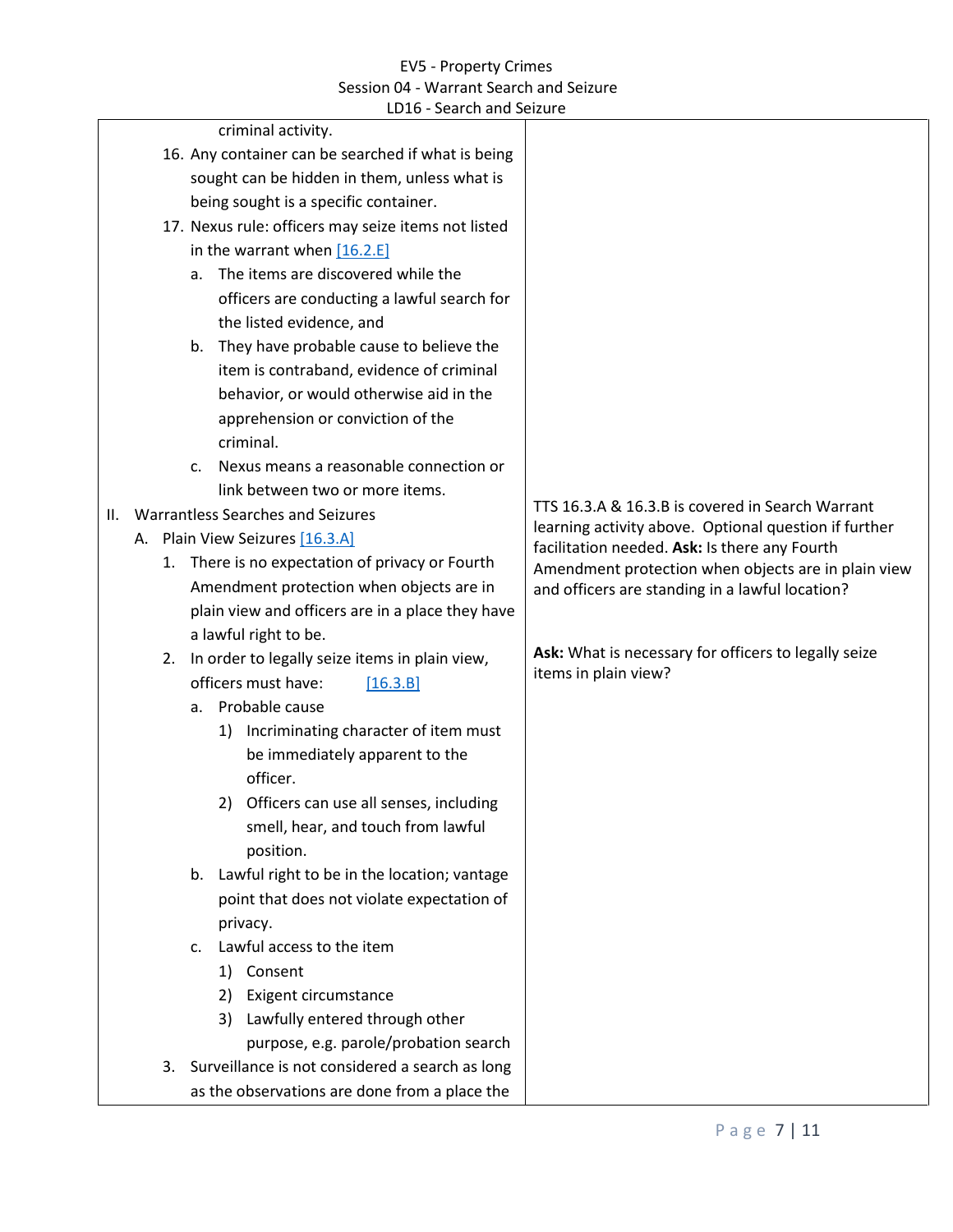|    | LD16 - Search and Seizure                                                                                                                                                   |  |
|----|-----------------------------------------------------------------------------------------------------------------------------------------------------------------------------|--|
|    | officers have a right to be.                                                                                                                                                |  |
| 4. | Sensory aids                                                                                                                                                                |  |
|    | Flashlights and night vision goggles may be<br>a.<br>used from a lawful vantage point.                                                                                      |  |
|    | Binoculars may be used to enhance only<br>b.<br>what can already be seen by the naked<br>eye from a lawful observation point.<br>Dogs<br>$\mathsf{C}$ .                     |  |
|    | Considered non-intrusive when in<br>1)<br>place they have lawful right to be.<br>2) Can provide probable cause to search<br>but in some cases may need a search<br>warrant. |  |
| 5. | Abandoned property, including trash at<br>curbside, have no expectation of property and<br>no Fourth Amendment protection.                                                  |  |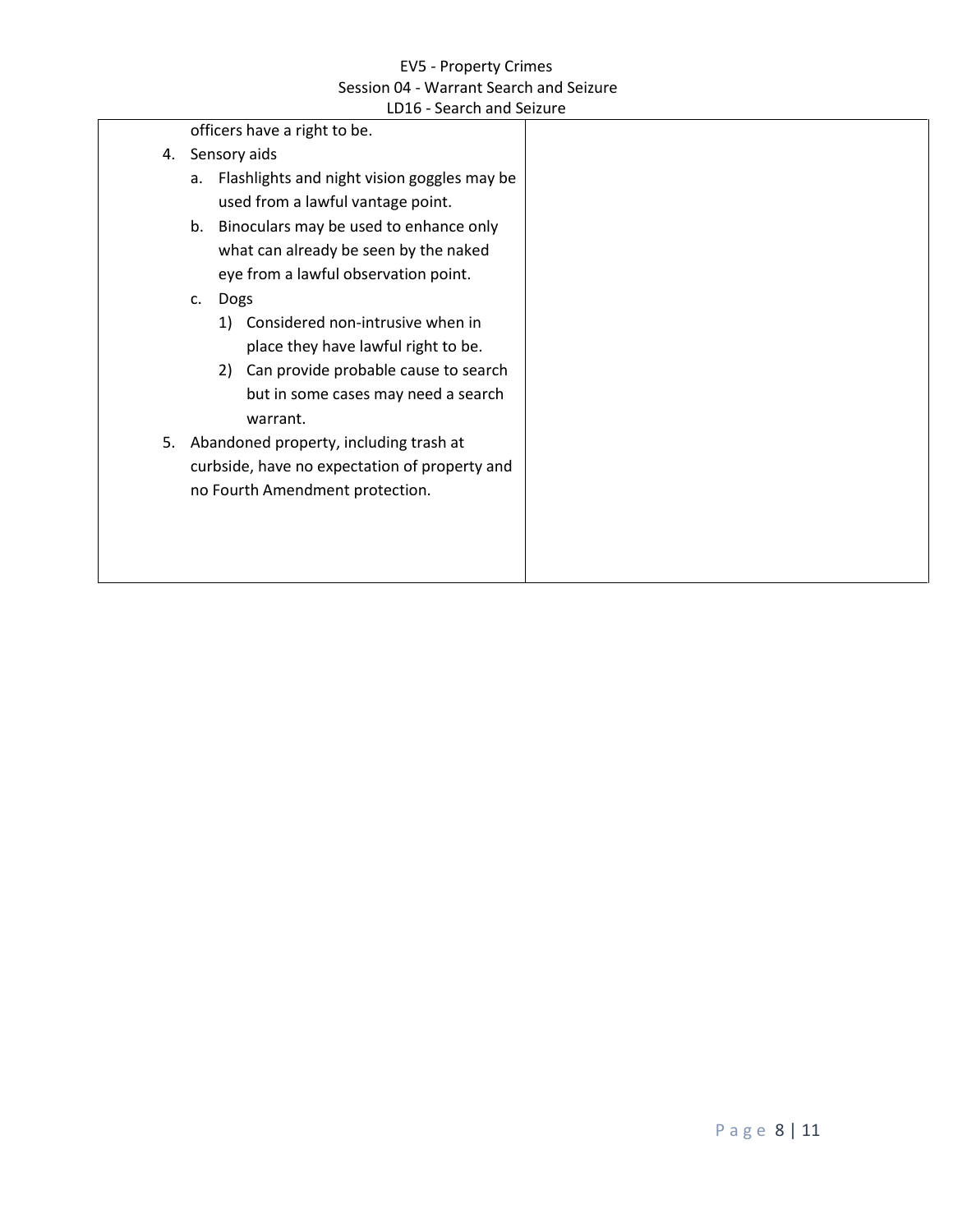## EV5 - Property Crimes Session 04 - Warrant Search and Seizure LD16 - Search and Seizure **Learning Activity # 1 - Warrant Searches and Seizures**

**Purpose:** To teach the recruits how to develop probable cause for a search warrant.

## **Description:**

- 1. **Divide** the class into learning teams of 6 8 recruits
- 2. **Explain:** Now that we understand the concept of expectation of privacy, we will utilize it in a problem solving exercise as a means of developing probable cause.
- 3. **Pass out** the handout, "Letter from Concerned Citizen." The letter is a complaint from a concerned citizen regarding drug activity by a man named "Charlie" at 1234 S. Main Street.
- 4. Utilizing CAPRA, problem-solve the exercise and develop an investigative response
- 5. Conduct a facilitated discussion, building off the CAPRA-based investigation, deriving probable cause to obtain a search warrant.
	- a. Clients: Concerned citizen, community/neighbors
	- b. Analyze
		- 1) Information we have:
			- a) Anonymous informant
			- b) Narcotics sales
			- c) Suspect "Charlie"
			- d) 1234 S. Main St
			- e) Side window
			- f) Different buyers
		- 2) Information we need:
			- a) Who is informant?
			- b) Who is Charlie?
			- c) Any other people involved?
			- d) Who lives at location?
			- e) Who owns location?
			- f) What activity is actually occurring?
			- g) Who are the customers?
	- c. Partners/Resources
		- 1) Police Resources: Specialized Department Information Centers [LAPD]
			- a) Utilities check
			- b) Criminal history
			- c) DMV info/Photo
		- 2) Non-Police
			- a) District Attorney for criminal filing
			- b) City Attorney
				- a. Neighborhood Prosecutor Program
				- b. Abatement
		- 3) Community. **EXPLAIN:** The community is a valuable resource; however, caution should be exercised when utilizing the community while the investigation is ongoing. The officer must ensure that the community member is not involved or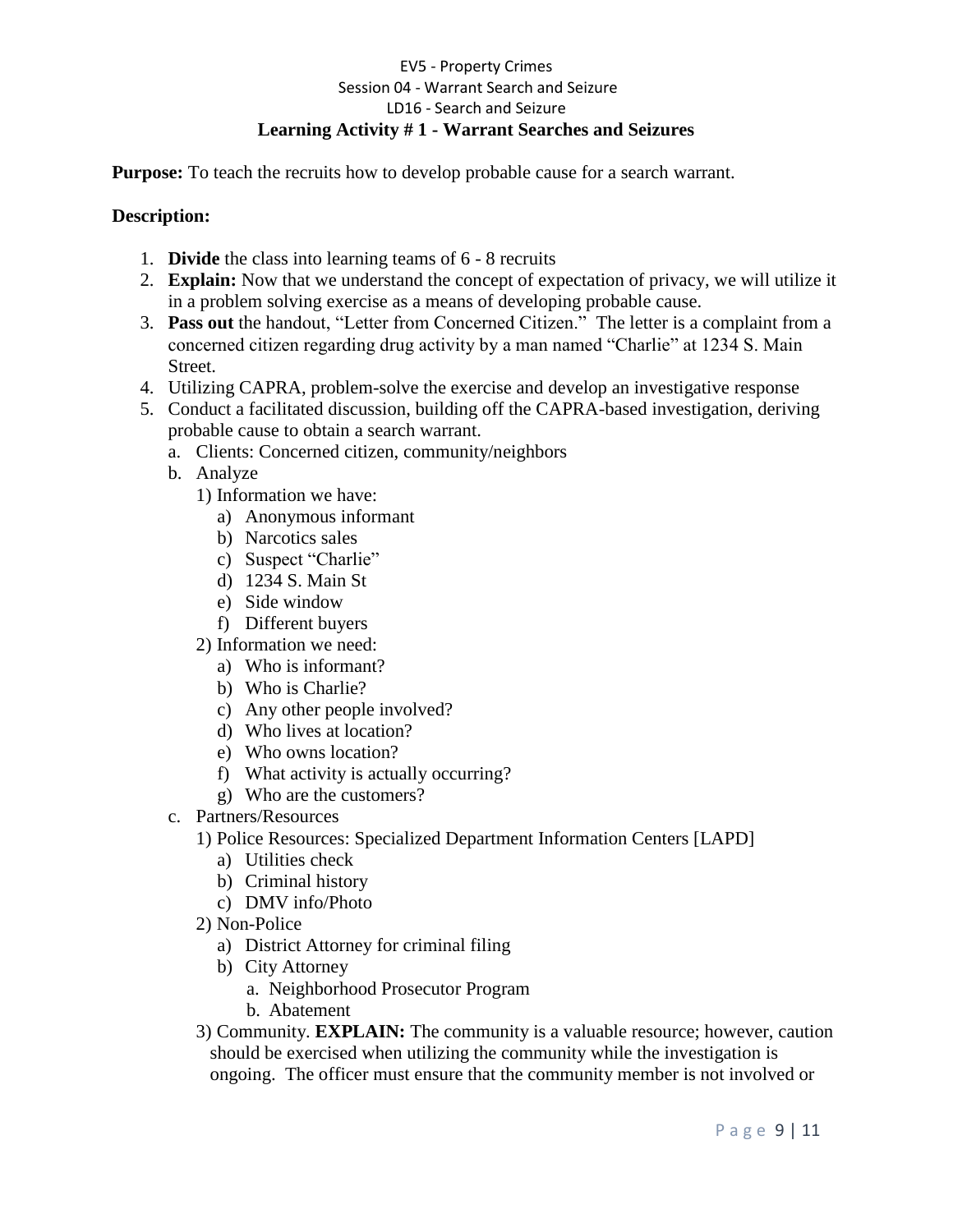#### EV5 - Property Crimes

#### Session 04 - Warrant Search and Seizure

### LD16 - Search and Seizure

connected to the activity before making them aware of the investigation. [LD 3 infused]

- d. Response
	- 1) Intelligence gathering
		- a) Specialized Department Information Centers
		- b) Narcotics
		- c) Area Detectives
		- d) SLO/Officers
	- 2) **Explain:** Unless it is an emergency situation, officers should gather as much information about a problem, prior to conducting any field investigation
	- 3) Surveillance
		- a) Determine if the activity is actually occurring
		- b) Determine method of operation
		- c) Determine suspects involved
		- d) Observe any tactical concerns
	- 4) Survey and arrest buyers
		- a) Arrest buyers leaving location
		- b) Arrest at a safe distance away to preserve investigation
		- c) Confirms activity
		- d) Interview/interrogate buyers to gain additional intelligence
	- 5) Controlled buy
		- a) Undercover officer or credible, reliable informant (CRI)
		- b) Further confirms activity
		- c) Gain additional intelligence
	- 6) Obtain search warrant
	- 7) **Explain:** Probable cause for obtaining a search warrant [LD 16.2.A]
		- a) Refer to SPICEPePPer chart [LAPD]
		- b) **Explain:** In previous sessions, we learned about types of searches. These searches are warrantless searches, which means that they are exceptions to the 4<sup>th</sup> Amendment search warrant requirement
		- c) Warrantless searches were established via case law
		- d) Review the warrantless searches covered to date, and explain that as the academy training progresses, they will learn additional searches
		- e) Have the recruits enter information regarding probable cause for building and structures
	- 8) Secure an area pending a search warrant [16.2.B]
	- 9) Once the learning groups develop the probable cause needed to obtain a search warrant, conduct a group discussion and ensure to discuss the following
		- a) Probable cause to search and  $4<sup>th</sup>$  Amendment protections [16.1.D]
		- b) Time limitations for serving search warrants [16.2.C]
		- c) Knock and notice [16.2.D]
			- a. **Ask:** Once we obtain a search warrant, should we just break into the location? Can we just break into the location unannounced?
			- b. If not, how should we carry out the warrant?
			- c. Cover all of TTS 16.2.D
		- d) Nexus rule application [16.2.E]